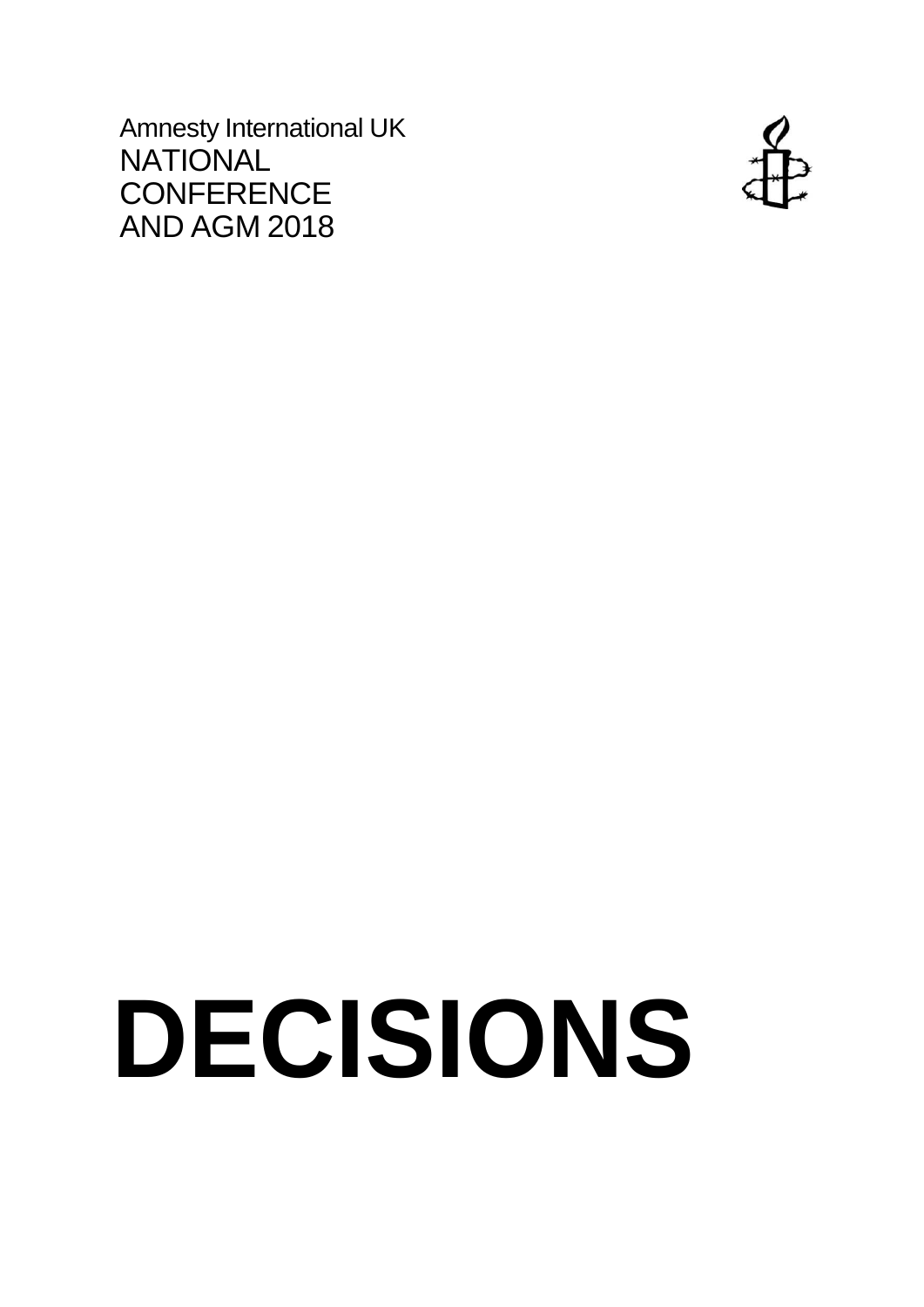# *NOTE:*

*Special Resolutions (A1, A2, A3, A4, A5 and A6) required 75% majority to pass. Ordinary Resolutions required 50% majority to pass.*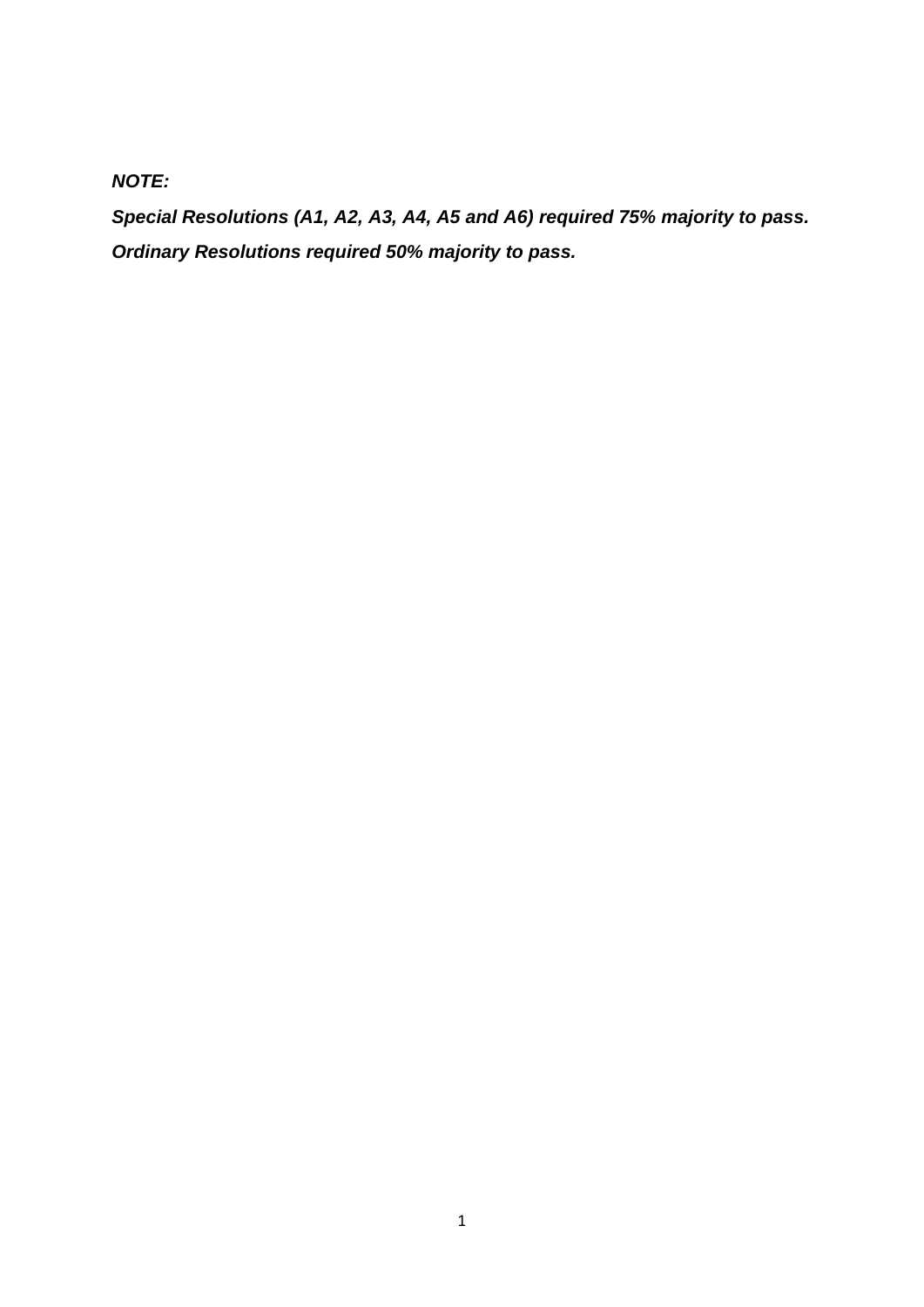# CARRIED RESOLUTIONS

# F1 - FINANCIAL STATEMENT 2017

**Summary:** A routine resolution to receive the financial statements and reports.

**Proposer:** AIUK Section Board

**Resolution Text:** This AGM DECIDES to receive the Report of the Directors and the audited accounts of AIUK Section for the year ended 31 December 2017.

**Votes FOR: 1,539 (99.48%)**

**Votes AGAINST: 8 (0.52%)**

# F2 - APPOINTMENT OF AUDITORS

**Summary:** A routine resolution to re-appoint BDO LLP as auditors and to authorise the Board to determine their remuneration.

**Proposer:** AIUK Section Board

**Resolution Text:** This AGM DECIDES to re-appoint BDO LLP as Auditor of the Company, to hold office until the conclusion of the next General Meeting at which accounts are laid before the Company, and to authorise the Directors to approve the Auditor's remuneration.

**Votes FOR: 1,532 (97.15%)**

**Votes AGAINST: 45 (2.85%)**

# SPECIAL RESOLUTION A1: REMOVAL OF THE REQUIREMENT TO REAPPOINT CO-OPTED DIRECTORS ANNUALLY

**Summary:** Proposes to bring into line the initial term of appointment of all Co-opted Directors, which currently vary from one to three years.

**Proposer:** AIUK Section Board

**Resolution Text:** It is hereby resolved by way of special resolution that the Articles of Association of AIUK Section are altered by: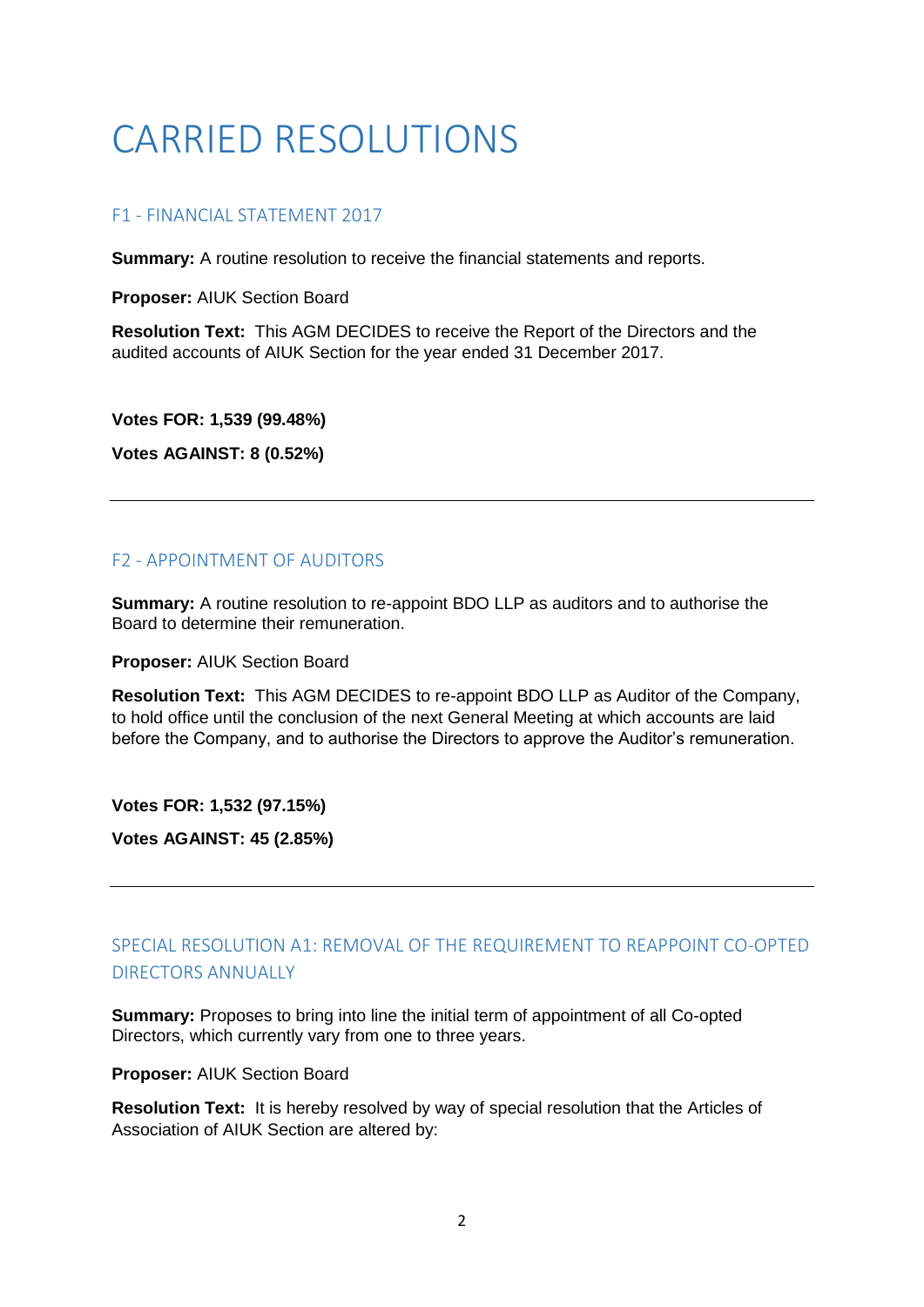deleting the words in Article 38.3 "a Co-opted Director shall hold office until the first board meeting after the Declaration Date." and replacing this with ", the Directors shall determine the length of time that a Co-opted Director shall hold office."

#### **Votes FOR: 1,574 (90.62%)**

#### **Votes AGAINST: 163 (9.38%)**

# SPECIAL RESOLUTION A2: EXTENDING THE MAXIMUM TERM OF OFFICE OF CO-OPTED DIRECTORS

**Summary:** Proposes that a Co-opted Director can be appointed for a maximum term of six years.

**Proposer:** AIUK Section Board

**Resolution Text:** It is hereby resolved by way of special resolution that the Articles of Association of AIUK Section are altered by:

deleting the word in Article 38.3 "three" and replacing this with the word "six".

#### **Votes FOR: 1,377 (81.33%)**

**Votes AGAINST: 316 (18.67%)**

# SPECIAL RESOLUTION A3: CORRECTION OF THE ARTICLE WHICH IMPLIES THAT THE CHAIR AND VICE CHAIR CAN BE A CO-OPTED DIRECTOR

**Summary:** Correct the error in Article 38.3 which implies that the Chair and Vice Chair can be a Co-opted Director.

**Proposer:** AIUK Section Board

**Resolution Text:** It is hereby resolved by way of special resolution that the Articles of Association of AIUK Section are altered by:

Deleting the words ",Vice Chair or Chair" in Article 38.3.

**Votes FOR: 1,742 (99.2%)**

**Votes AGAINST: 14 (0.8%)**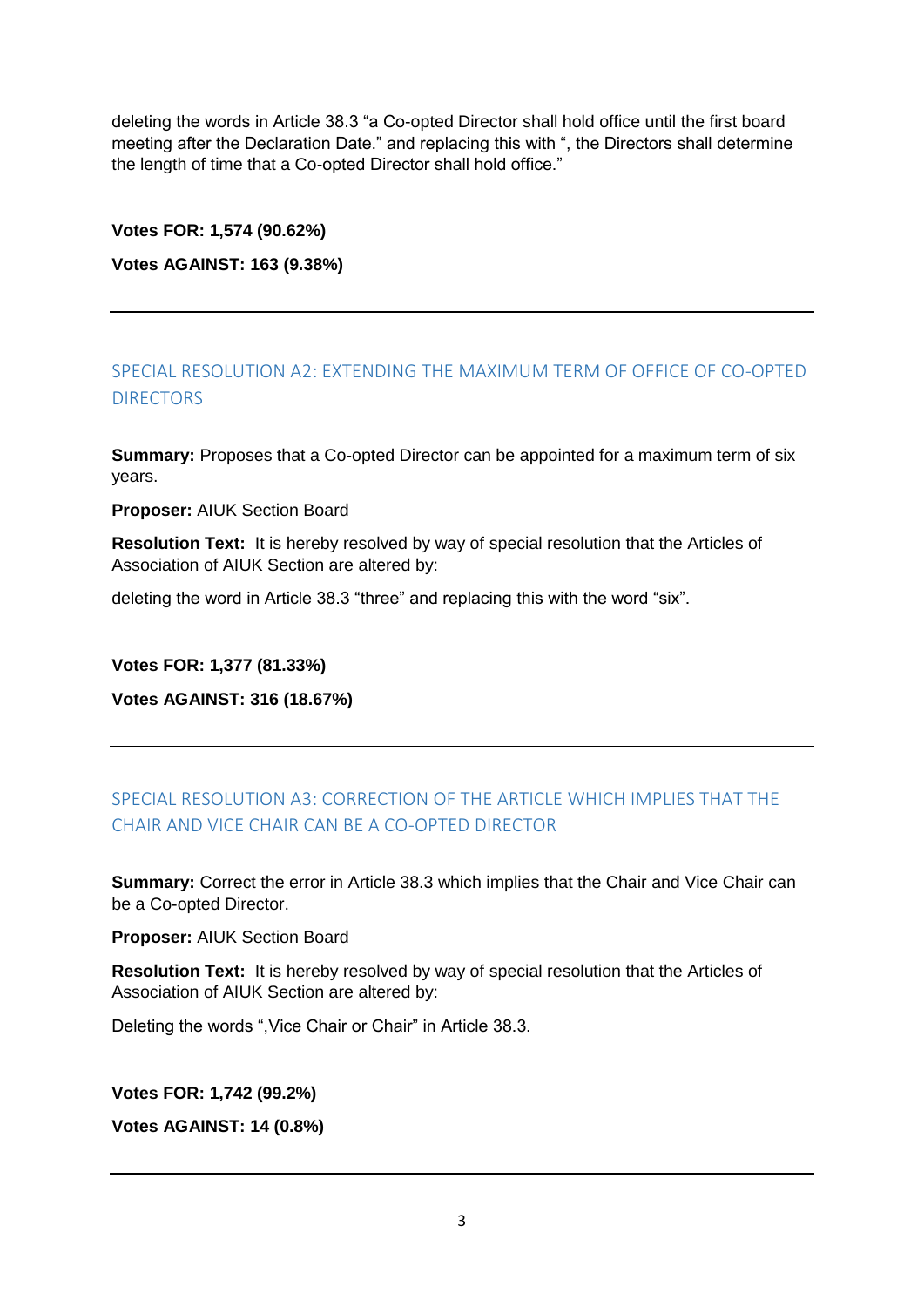# SPECIAL RESOLUTION A4: CLARIFICATION OF THE REQUIREMENT TO SELECT FOUR ELECTED DIRECTORS FOR RETIREMENT EACH YEAR

**Summary:** Amendment of the requirement to select 4 Elected Directors to retire each year to allow for vacant Board places.

#### **Proposer:** AIUK Section Board

**Resolution Text:** It is hereby resolved by way of special resolution that the Articles of Association of AIUK Section are altered by:

- Adding the words "If at the time of selection there are less than 12 Elected Directors on the Board the maximum number of Directors selected to retire under this Article shall be reduced by the number of vacant places on the Board which are reserved for Elected Directors. " to the end of Article 37.1.
- Deleting the words " and shall not be taken into account in determining the Directors who are to retire by rotation" in Article 38.5.

#### **Votes FOR: 1,660 (97.42%)**

**Votes AGAINST: 44 (2.58%)**

# SPECIAL RESOLUTION A5: CLARIFYING THE MAXIMUM LENGTH OF TERM WHERE A BOARD MEMBER JOINS THE BOARD BETWEEN DECLARATION DATES

**Summary:** Clarifies that an Elected Director that joined the Board mid-term to fill a vacancy may remain on the Board until the next declaration date, rather than having to retire midterm due to the maximum term rules.

#### **Proposer:** AIUK Section Board

**Resolution Text:** It is hereby resolved by way of special resolution that the Articles of Association of AIUK Section are altered by:

- Adding the words: "Time spent holding office between the date of appointment and the next Declaration Date by a Director appointed to fill a vacancy under this Article shall not be taken into account in determining their maximum term of office in Articles 37.3, 39.1.7 and 44.7." to the end of Article 38.5.
- Adding the words "and Article 38.5" after the words "but subject to Article 37.4" to Article 39.1.7.

# **Votes FOR: 1,690 (98.83%)**

# **Votes AGAINST: 20 (1.17%)**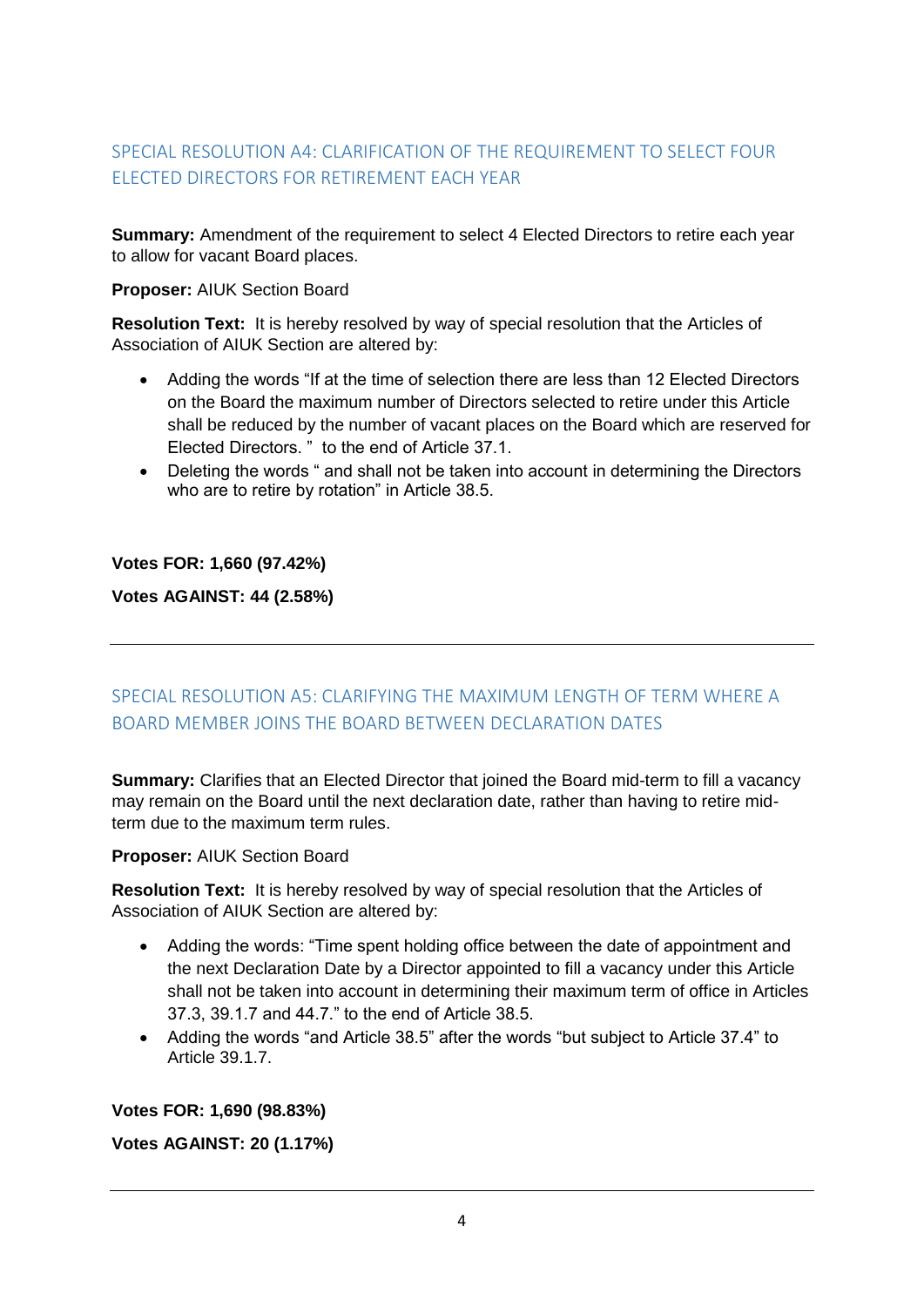# SPECIAL RESOLUTION A6: REMOTE PARTICIPATION AT AGM

**Summary:** Proposes amendments to the Articles to facilitate remote participation in general meetings.

#### **Proposer:** AIUK Section Board

#### **Resolution Text:**

It is hereby resolved by way of special resolution that the Articles of Association of AIUK Section are altered by:

- Replacing the number "44.6" with "45.6" in Article 1.1.10.
- Replacing the number "38" with "39" in Article 1.1.14.
- Replacing the number "37" with "38" in Article 1.1.21
- Adding the words "(including a Hybrid Meeting, where applicable) "after the words "a general meeting of the Company" in Article 1.1.25
- Replacing the number "45" with "46" in Article 1.1.24.
- Inserting the following Article 1.1.26 immediately below Article 1.1.25 " "GM Technology" technology (including without limitation an electronic platform or platforms) approved by the Board from time to time for the purposes of facilitating Hybrid Meetings (including, without limitation, website addresses and conference call systems);".
- Inserting the following Article 1.1.28 immediately below Article 1.1.26 ""Hybrid" Meeting" as defined in Article 34;"
- Inserting the following Article 1.1.29 immediately below the new Article 1.1. 28 " "Hybrid Meeting Facilitators" as defined in Article 34.5;".
- Replacing the word "The" with the word "the" in Article 1.1.31.
- Inserting the following Article 1.1.37 immediately below Article 1.1.33 " "place" includes, without limitation, the GM Technology;".
- Inserting the following Article 1.1.38 immediately below the new Article 1.1. 37 " "Primary Venue" as defined in Article 34.4(d);".
- Inserting the following Article 1.1.44 immediately below Article 1.1. 38 " "Remote" Participation" as defined in Article 34.2;".
- Replacing the number "52" with "53" in Article 1.1.40.
- Inserting the following Article 1.1.49 immediately below Article 1.1.42 " "speak" means communicate, in accordance with Article 33.1 (including, where applicable and without limitation, by Remote Participation)."
- Replacing the number "44.8" with "45.8" in Article 1.1.44.
- Replacing the number "44.6" with "45.6" in Article 1.1.45.
- Replacing the number "50" with "51" in Article 6.4.7.
- Replacing the number "39.1.10" with "40.1.10" in Article 17.3.
- Deleting the word "place" and replacing with the words "place(s) (subject to Articles 33-34)" in Article 18.1.
- Deleting Article 21.1 to 21.1.2 inclusive and replacing with the words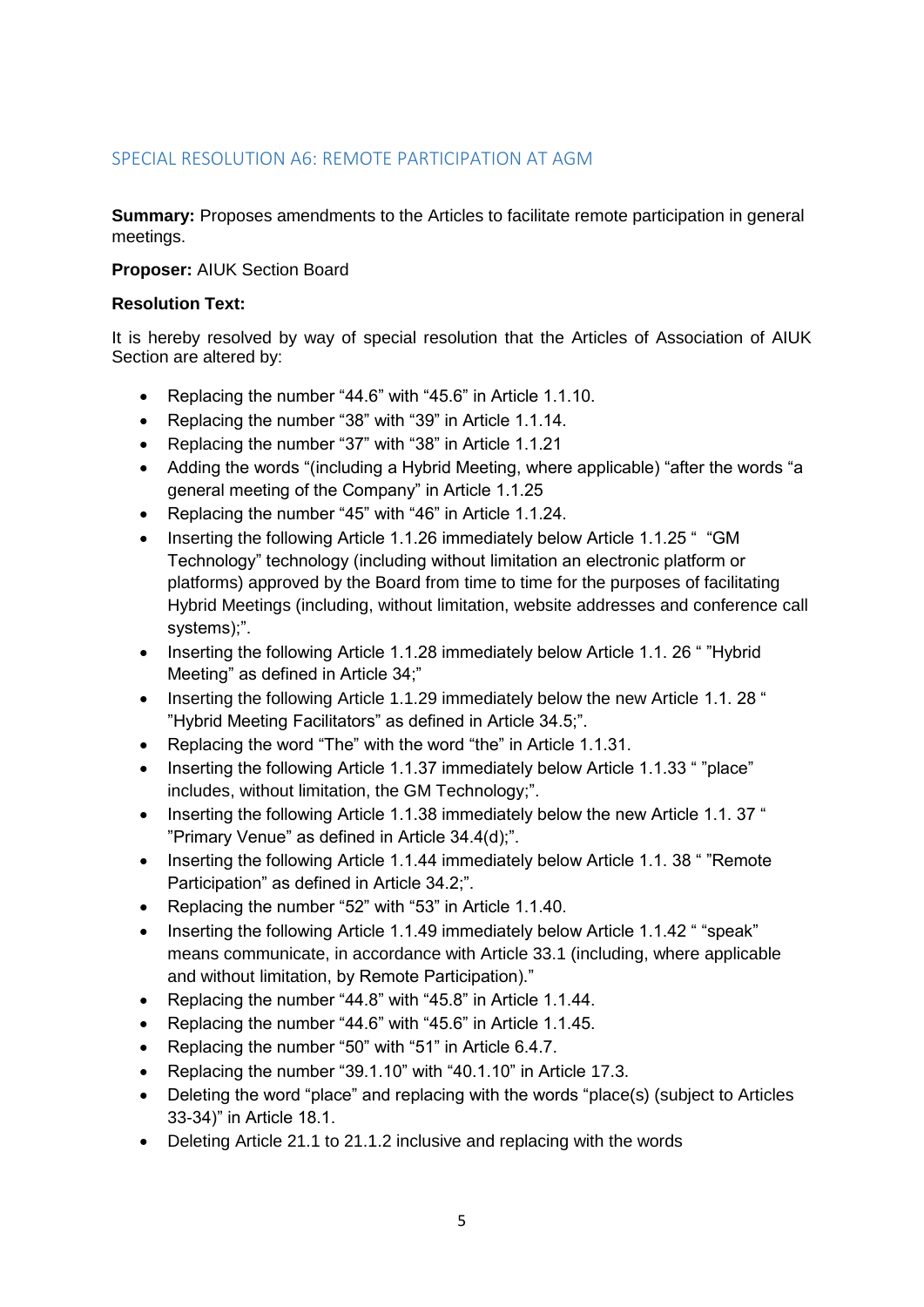- "
- 21.1 Every notice calling a General Meeting shall specify:
- 21.1.1 the date and time of the meeting;
- 21.1.2 the general nature of the business to be transacted; and
- 21.1.3 the place where the meeting is to be held (subject to Articles 33-34). "
	- Deleting Article 23.1 to 23.2 inclusive and replacing with the words
- ""
- 23.1 No business shall be transacted at any meeting, unless the AGM Chair determines that a quorum is present at the time when the meeting proceeds to business.
- 23.2 For the purposes of Article 23.1, one hundred Members present in person, by their Representative or proxy (and including, where applicable and without limitation, those attending by Remote Participation) shall be a quorum.
- 23.3 There shall be no requirement to assess quorum at a General Meeting except in accordance with Article 23.1 or as required by law.
- 23.4 If the quorum requirement has not been met within half an hour from the time appointed for the meeting, the meeting shall stand adjourned to such time and place(s) (subject to Articles 33-34) as the Directors may determine and if at the adjourned meeting the quorum requirement has not been met within half an hour from the time appointed for the meeting the Members present shall be a quorum."
	- Deleting Article 25.1 to 25.3 inclusive and replacing with the words
- $\mu$
- 25.1 The AGM Chair may, with the consent of a meeting at which the quorum requirement has been satisfied (and shall if so directed by such a meeting), adjourn the meeting from time to time and from place(s) to place(s) (subject to Articles 33-34), but no business shall be transacted at an adjourned meeting other than business which might properly have been transacted at the meeting had the adjournment not taken place.
- 25.2 In addition:
- 25.2.1 in the event of technical failure, security issues or similar disruption, or as is otherwise necessary to facilitate the proper conduct of the business of the meeting; and;
- 25.2.2 where the AGM Chair has first considered and taken appropriate measures to curtail or cease Remote Participation at the Hybrid Meeting in accordance with Article 34.8(d);

the AGM Chair may in extremis adjourn a Hybrid Meeting from time to time and from place(s) to place(s) (subject to Article 34), in their discretion. All business conducted at that Hybrid Meeting up to the time of that adjournment shall be valid.

- 25.3 When a meeting is adjourned for fourteen days or more, at least seven clear days' notice shall be given, including:
- 25.3.1 the date and time of the meeting;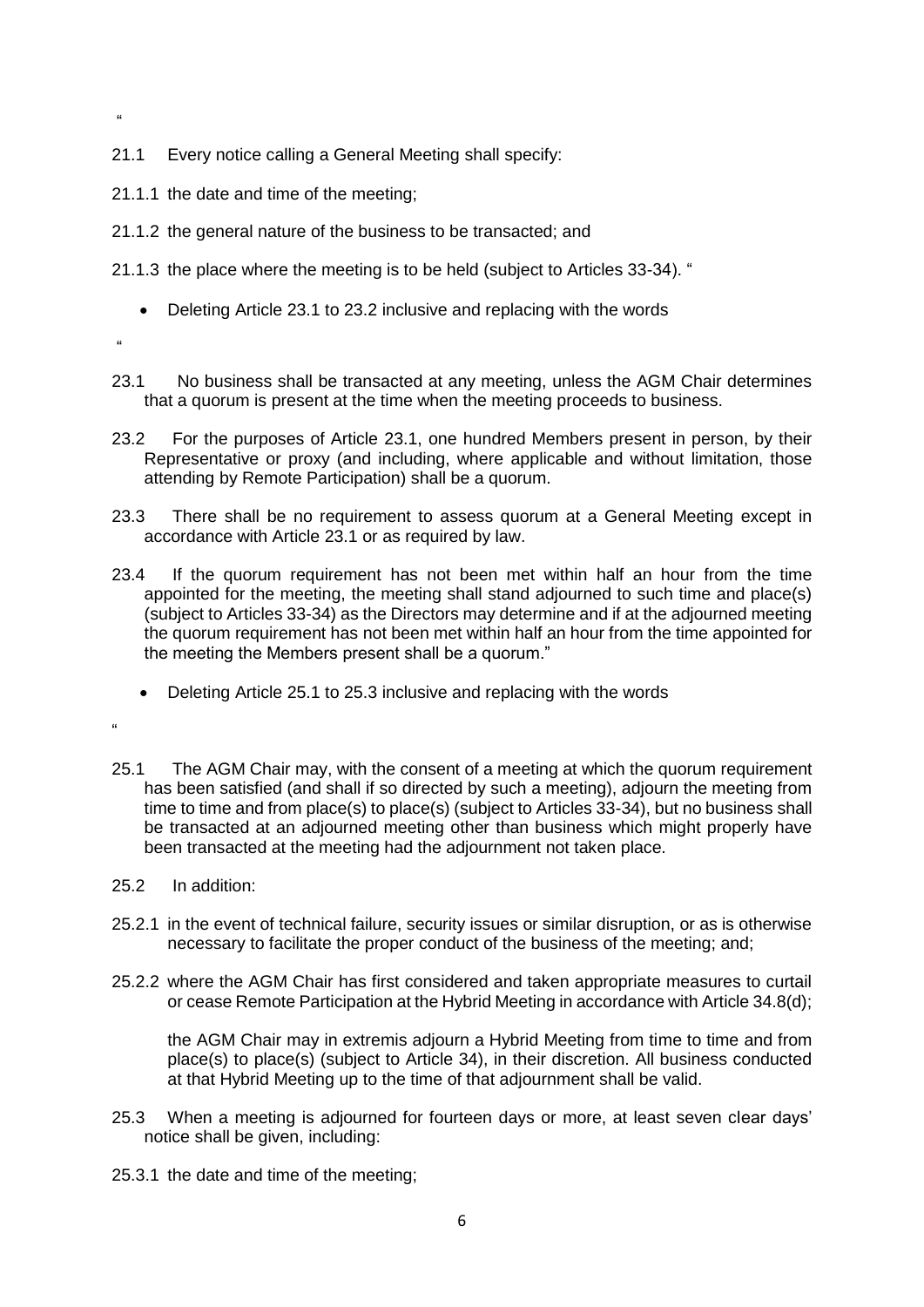- 25.3.2 the general nature of the business to be transacted; and
- 25.3.3 the place(s) where the adjourned meeting is to be held (subject to Articles 33-34).
- 25.4 Otherwise it shall not be necessary to give any such notice. "
	- Adding the words "or in accordance with Articles 33-34" after the words "with the consent of the proposers" to Article 26.1.
	- Deleting the words ", and 22" and replacing with the words ",22 and (where applicable) 34."at the end of Article 26.2.3.
	- Deleting the words "Votes on a show of hands" immediately below the heading in Article 29; deleting the words "Votes on a poll" immediately below Article 29.1 and deleting Article 29.1 to 29.2 inclusive and replacing with the words "
- 29.1 A resolution put to the vote of a General Meeting shall be decided by a poll, unless the AGM Chair decides that it should be decided on a show of hands.
- 29.2 If the AGM Chair decides that it should be decided on a show of hands, a poll may nonetheless be demanded:
- 29.2.1 in advance of the General Meeting where it is to be put to the vote; or
- 29.2.2 at a General Meeting, either before a show of hands on that resolution or immediately after the result of a show of hands on that resolution is declared."
	- Adding the words " (and including, where applicable and without limitation, those attending by Remote Participation)" after the words " by its Representative or proxy" in Article 29.5.
	- Deleting the word "Attendance" and substituting the word "Attending" in the title of Article 33.
	- Deleting Article 33.3 to 33.5 inclusive and replacing with the following wording"
- 33.3 The Directors may make whatever arrangements they consider appropriate to enable those attending a General Meeting to exercise their rights to speak or vote at it, including (without limitation) holding a Hybrid Meeting in accordance with Article 34.
- 33.4 In determining attendance at a General Meeting (including whether a person is 'present', 'present in person' or similar terms), it is immaterial whether any two or more members attending it are in the same place as each other.
- 33.5 Two or more persons who are not in the same place as each other attend (and are present at) a General Meeting if their circumstances are such that if they have (or were to have) rights to participate, speak and vote at that meeting, they are (or would be) able to exercise them."
	- Adding the following wording as a new Article 34 immediately below the existing Article 33 "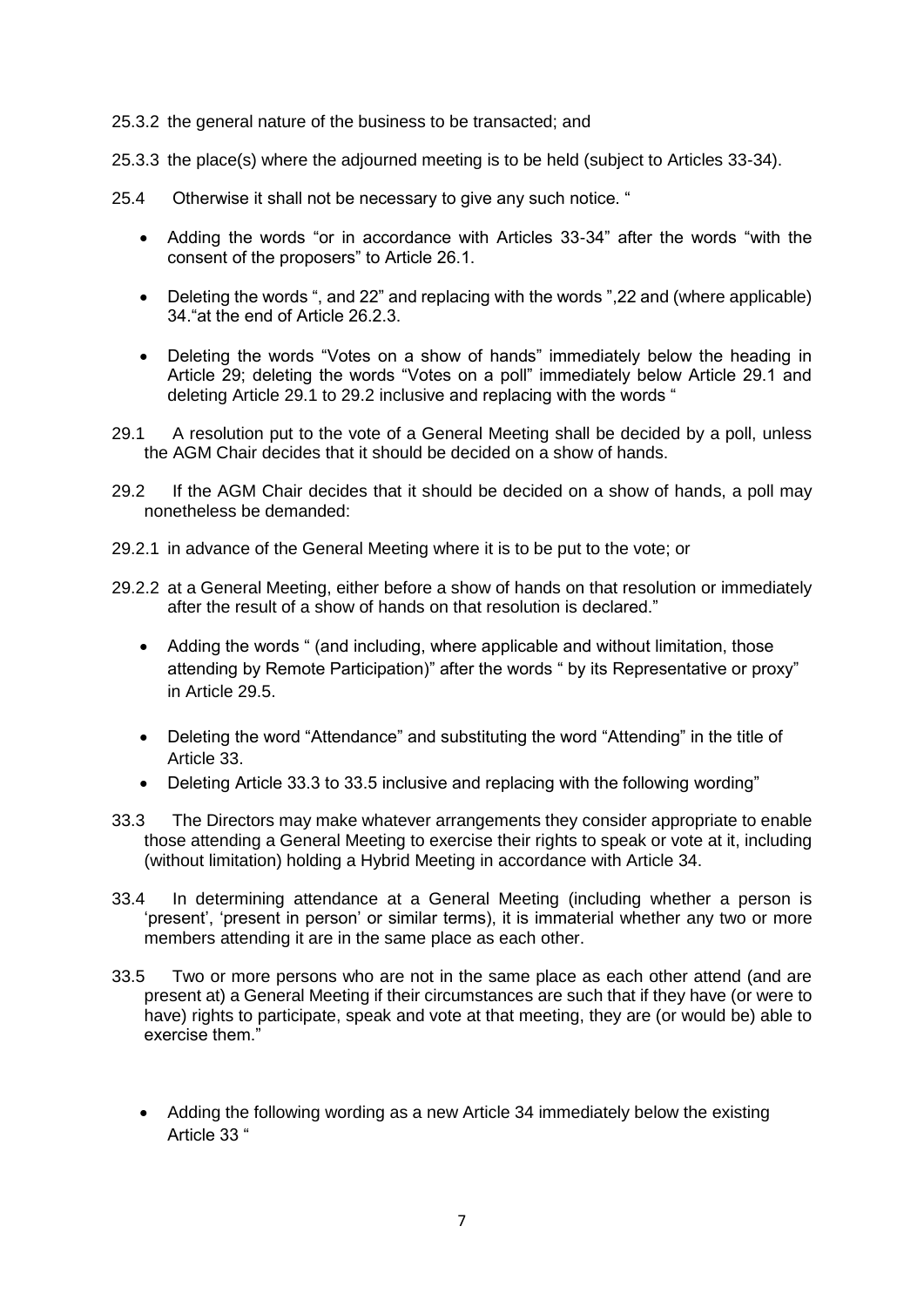#### **34. Hybrid Meetings**

#### *General*

34.1 In exercise of their discretion under Article 33.3, and considering the availability of appropriate technology and resources, the Board may determine that a General Meeting (or any part thereof, or any adjournment thereof) is a Hybrid Meeting.

- 34.2 In a Hybrid Meeting:
	- (a) Members will be able to participate in-person, by proxy or (where applicable) by Representative, as set out elsewhere in these Articles;
	- (b) Additionally, Members may be able to attend the meeting remotely using the GM Technology, subject to the limitations in this Article ("**Remote Participation**").
- 34.3 In relation to the conduct of a Hybrid Meeting, this Article prevails over the rest of these Articles of Association to the extent that the two are inconsistent.

#### *Notice: additional requirements*

- 34.4 Where a meeting (or part of a meeting, or an adjourned meeting) is a Hybrid Meeting, the notice of General Meeting issued pursuant to Article 21 (or any notice of adjourned General Meeting issued pursuant to the Articles) will state:
- $(a)$  that the meeting, or part of a meeting, is a Hybrid Meeting;
- (b) a description of the means by which the Board intends to facilitate Remote Participation, it being noted that the Board may subsequently alter these means if it appears to it that such change is necessary in the interests of the effective conduct of the meeting (such as in the case of technical or security failure by a provider);
- (c) a summary of the information set out at Article 34.8; and
- (d) the primary place where individuals are invited to participate in-person (the "**Primary Venue**").
- 34.5 The AGM Chair may be assisted by individuals appointed for the purpose of assisting the AGM Chair in the discharge of their duties at a Hybrid Meeting (each a "**Hybrid Meeting Facilitator**").

#### *Participation*

- 34.6 In advance of the Hybrid Meeting, the Board may make arrangements to notify Members how they may access the GM Technology (such as a web address, number, password and/or access code).
- 34.7 Subject to Article 34.8, during the meeting:
- (a) The GM Technology may, insofar as practicable, allow Members using Remote Participation to see and hear proceedings occurring at the Primary Venue;
- (b) At the discretion of the Board and at the invitation of the AGM Chair, Members using Remote Participation may be able to submit comments and questions through the GM Technology. These comments and questions may be broadcast at the Primary Venue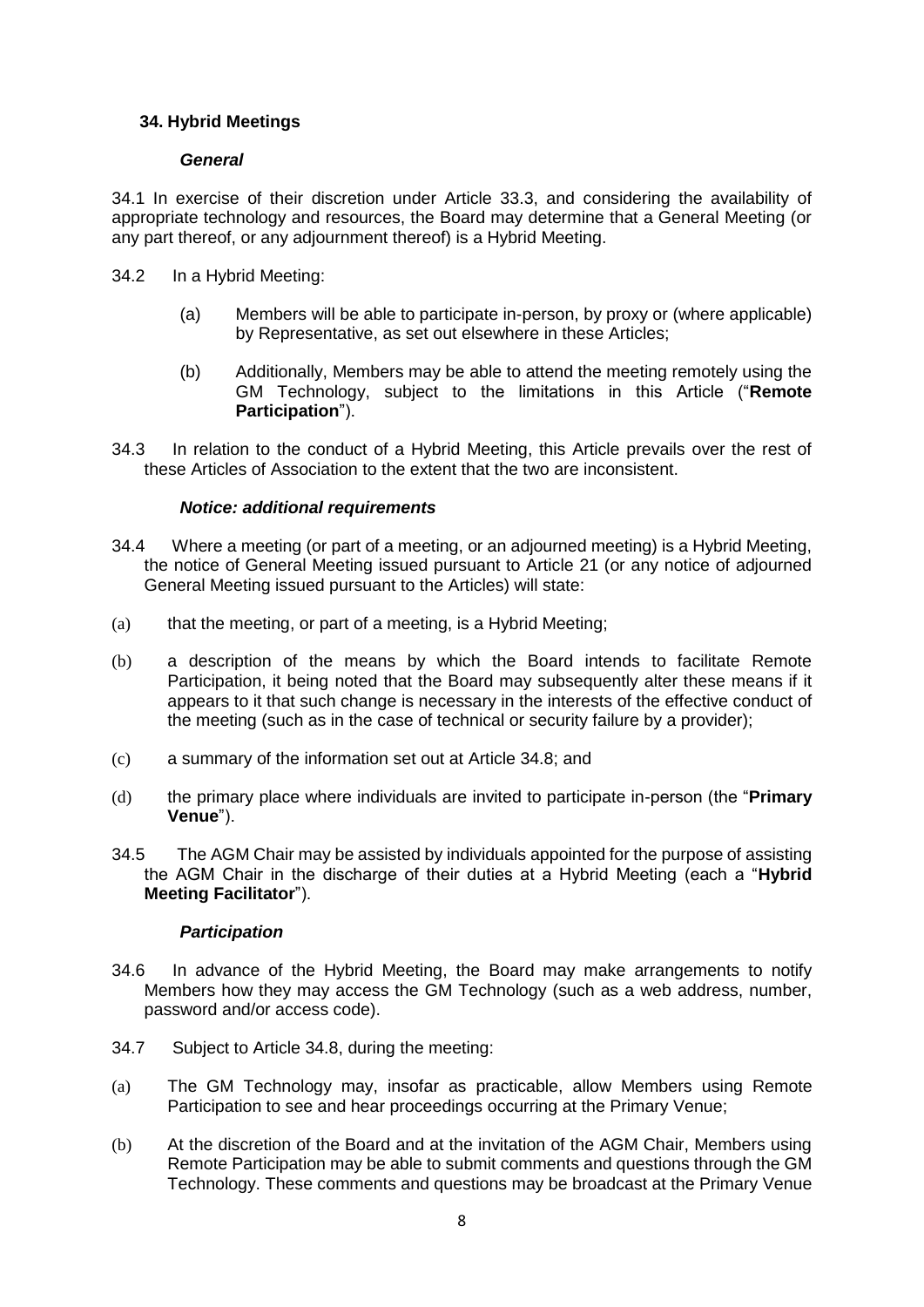(for example, on a screen or speakers or read out by the AGM Chair), and may be amended at the discretion of the AGM Chair / Hybrid Meeting Facilitator - for example, by being combined with similar submissions, sorted thematically, shortened, and/or summarised.

(c) The GM Technology may, insofar as practicable (and expressly noting, without limitation, that voting may not be possible on all procedural motions), facilitate electronic voting on resolutions.

#### 34.8 *Practical and technical considerations*

The AGM Chair may in their discretion curtail Remote Participation in the Hybrid Meeting (including limiting the number of comments or questions on a motion) where, in their view, this is necessary or expedient:

- (a) For the efficient conduct of the meeting (e.g. keeping the meeting to time);
- (b) In consideration of the Company's resources;
- (c) Because, in the view of the AGM Chair or a Hybrid Meeting Facilitator, a particular message is illegal or breaches the Rules or Standing Orders; or
- (d) For technical reasons (including, without limitation, in order to validly identify Members). For the avoidance of doubt, in the event of technical failure, security issues or other disruption, there is no requirement to adjourn the meeting, and the AGM Chair may terminate the Remote Participation, and may validly continue with the business of the meeting (including voting) at the Primary Venue alone.
- 34.9 Further procedural detail in relation to the use of Hybrid Meetings may, without limitation, be set out in Standing Orders or in the Rules.
	- Replacing the number "39" with "40" in Article 36.2.
	- Replacing the number "38.2" with "39.2" in Article 36.3.
	- Replacing the number "37.1" with "38.1" in Article 37.3
	- Replacing the number "34" with "35" and "35" with "36" in Article 37.4.
	- Replacing the number "37" with "38" in Article 37.5.
	- Replacing the number "39" with "40" in Article 38.3.
	- Replacing the number "37" with "38" in Article 39.1.2.
	- Replacing the number "37.4" with "38.4" in Article 39.1.7.
	- Replacing the number "38.3" with "39.3" in Article 44.8.
	- Replacing the number "44.13" with "45.13" and replacing number "44.16 with "45.16 in Article 44.13.
	- Replacing the number "44.13" with "45.13" and replacing number "44.16 with "45.16" in Article 44.15.
	- Replacing the number "44.13" with "45.13" and replacing number " 44.16" with " 45.16" in Article 44.16.
	- Replacing the number "47" with "48" in Article 44.16.
	- Adding the words "(and including, where applicable and without limitation, those attending by Remote Participation)," after the words " A Member present, either in person or by their Representative or by proxy" in Article 49.3.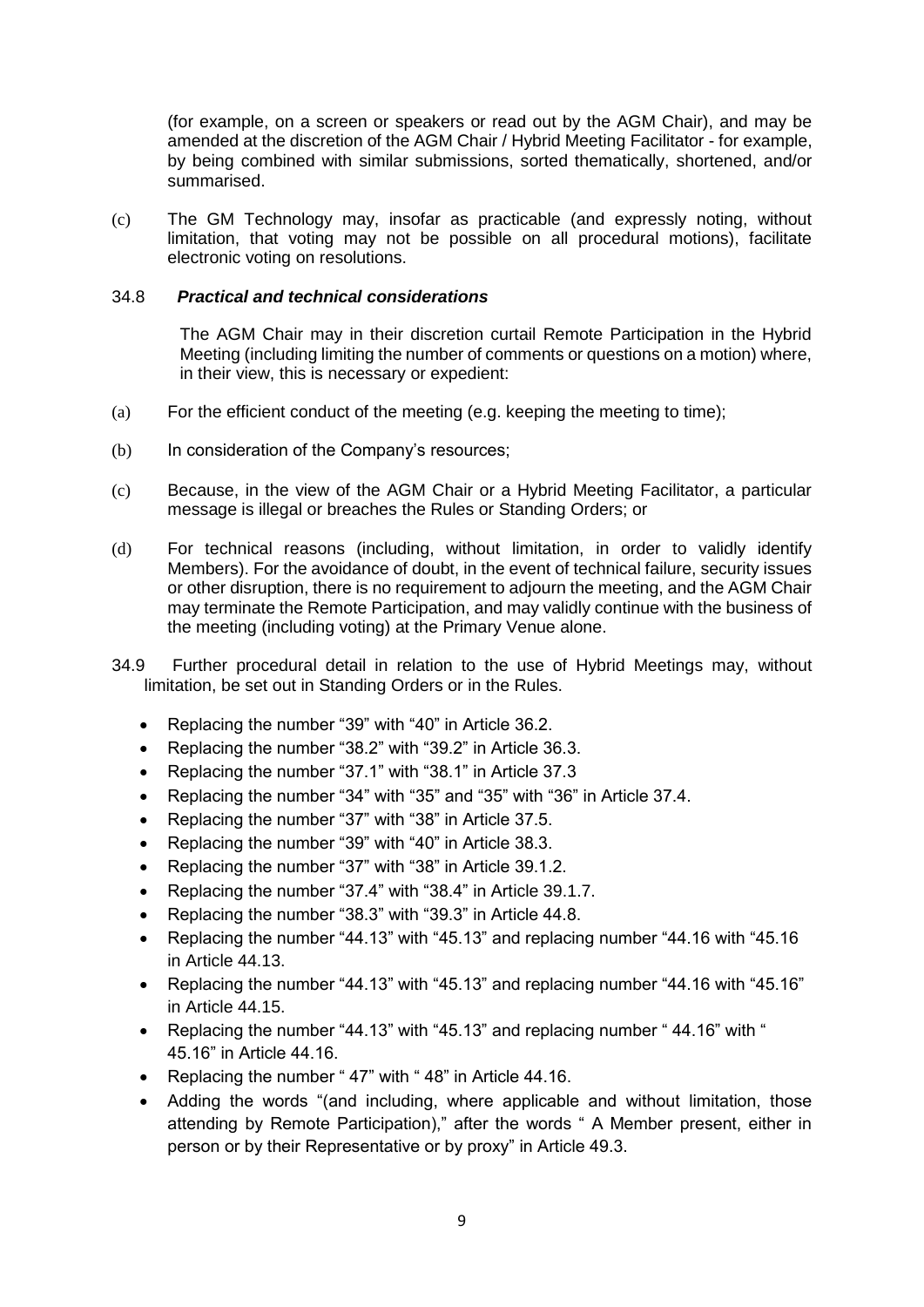Updating the numbering and cross-referencing in the above resolution and in the Articles of Association as necessary to take account of the above changes, in conjunction with any other changes which are made by other special resolutions passed at this meeting or any adjournment thereof.

#### **Votes FOR: 1,616 (96.31%)**

**Votes AGAINST: 62 (3.69%)**

# B1 - HOMELESSNESS

**Summary:** Amnesty International should strengthen its policy on homelessness.

#### **Proposer:** Amnesty QUB

**Resolution Text:** This AGM calls on Amnesty UK to work with the International Board and International Secretariat to develop a set of policies to combat homelessness and to start to engage in the work of campaigning against the epidemic of homelessness in the United Kingdom by including homelessness in the future work of the Human Rights in the UK campaign. If the IS cannot undertake this research the AIUK Section will do so and report back progress at the 2019 AGM.

#### **Votes FOR: 1,112 (65.41%)**

#### **Votes AGAINST: 588 (34.59%)**

# B3 – HUMAN RIGHTS AND INTERNATIONAL TRADE

**Summary:** Increasing AI UK's campaigning capacity to secure recognition of and adherence to Human Rights in UK international trade and investment.

**Proposer:** Wirksworth and District Amnesty International Local Group

**Resolution Text:** This AGM instructs AIUK to increase UK-focussed campaigning by research, lobbying, publicity and member actions in order to pressurise the government to:

- Enact a new corporate criminal offence of failure to execute due diligence regarding human rights abuses in supply chains.
- Advise all UK government sponsored trade delegations of their responsibilities to adhere to human rights obligations in international trade and investment.
- Ensure that all victims of human rights abuses by UK companies or their subsidiaries have access to just compensation.

**Votes FOR: 1,820 (99.45%)**

#### **Votes AGAINST: 10 (0.55%)**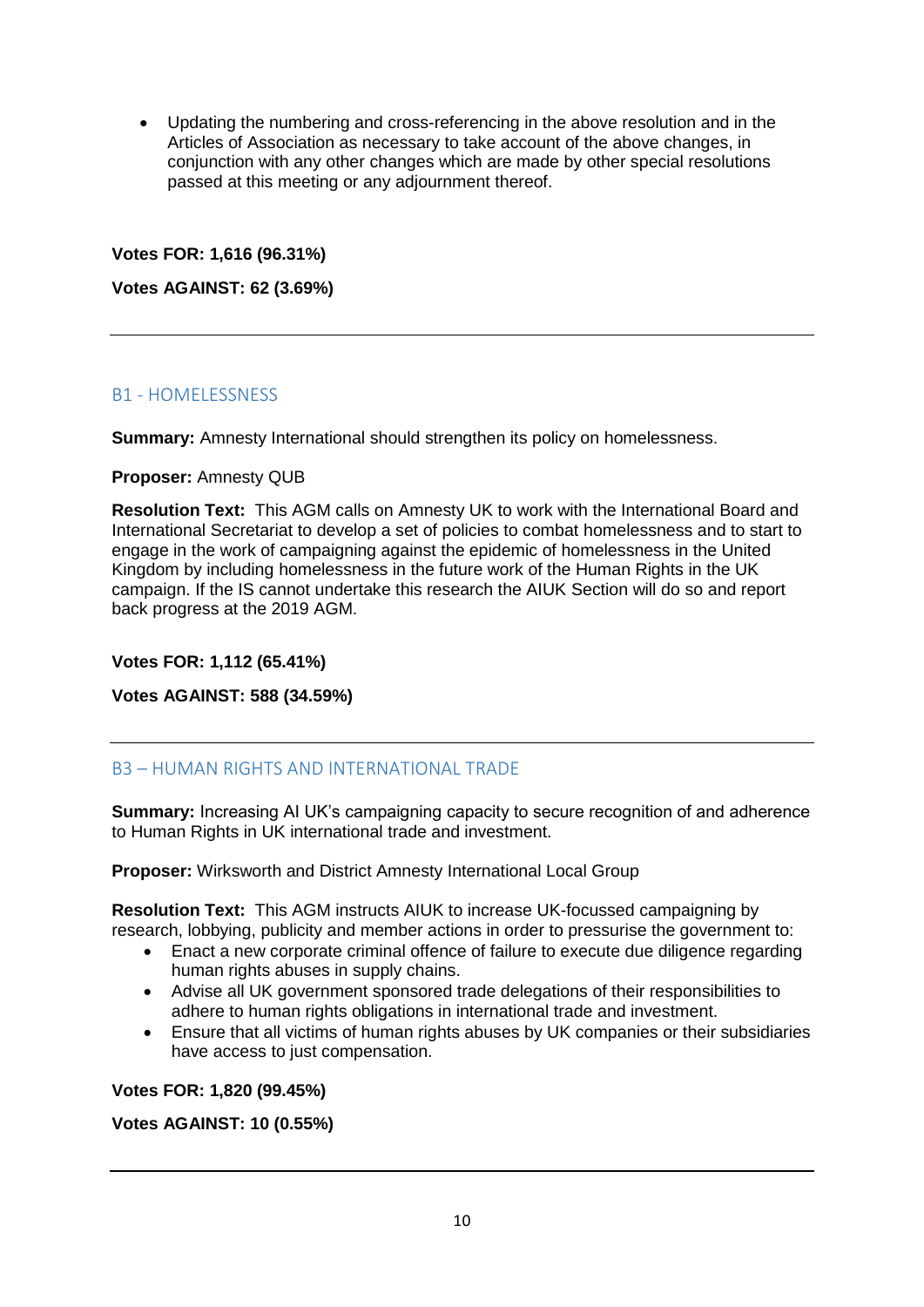#### C1 – FREEDOM OF RELIGIOUS EXPRESSION

**Summary:** AIUK to include advocating for UDHR Article 18 (freedom of thought, conscience and religion) in the next Strategic Plan.

**Proposer:** Glasgow Daytime Group

**Resolution Text:** This AGM instructs AIUK to propose to the International Secretariat of Amnesty International that advocating for Article 18 should be included in the next Strategic Plan.

**Votes FOR: 1,514 (91.92%)**

**Votes AGAINST: 133 (8.08%)**

C2 – THE RIGHT TO LIVE WITH YOUR SPOUSE OR CIVIL PARTNER

**Summary:** AIUK to campaign for the UK Parliament and Government to permit all UK citizens the right to live in the UK with their legally recognised spouse or civil partner.

**Proposer:** Glasgow Daytime Group

**Resolution Text:** This AGM instructs AIUK to campaign for the UK Parliament and Government to permit all UK citizens the right to live in the UK with their legally recognised spouse or civil partner.

**Votes FOR: 1,455 (84.64%)**

**Votes AGAINST: 264 (15.36%)**

# C3 – DISCRIMINATION BASED UPON CASTE USING THE EQUALITY ACT

**Summary:** This AGM calls upon Amnesty International to lobby the UK Government to add a person's caste as an aspect of Race in the list of protected characteristics currently safeguarded by the Equality Act of 2010.

**Proposer:** Lancaster University Amnesty International Society.

**Resolution Text:** There is currently an amendment in place which adds caste as an aspect of race in the characteristics protected from discrimination by the Equality Act of 2010. However, a Minister of the Crown must formally bring this into UK law and this has not occurred. This AGM calls upon Amnesty International UK to pursue the implementation of this amendment into UK law by lobbying The UK Government.

**Votes FOR: 1,647 (96.65%)**

**Votes AGAINST: 57 (3.35%)**